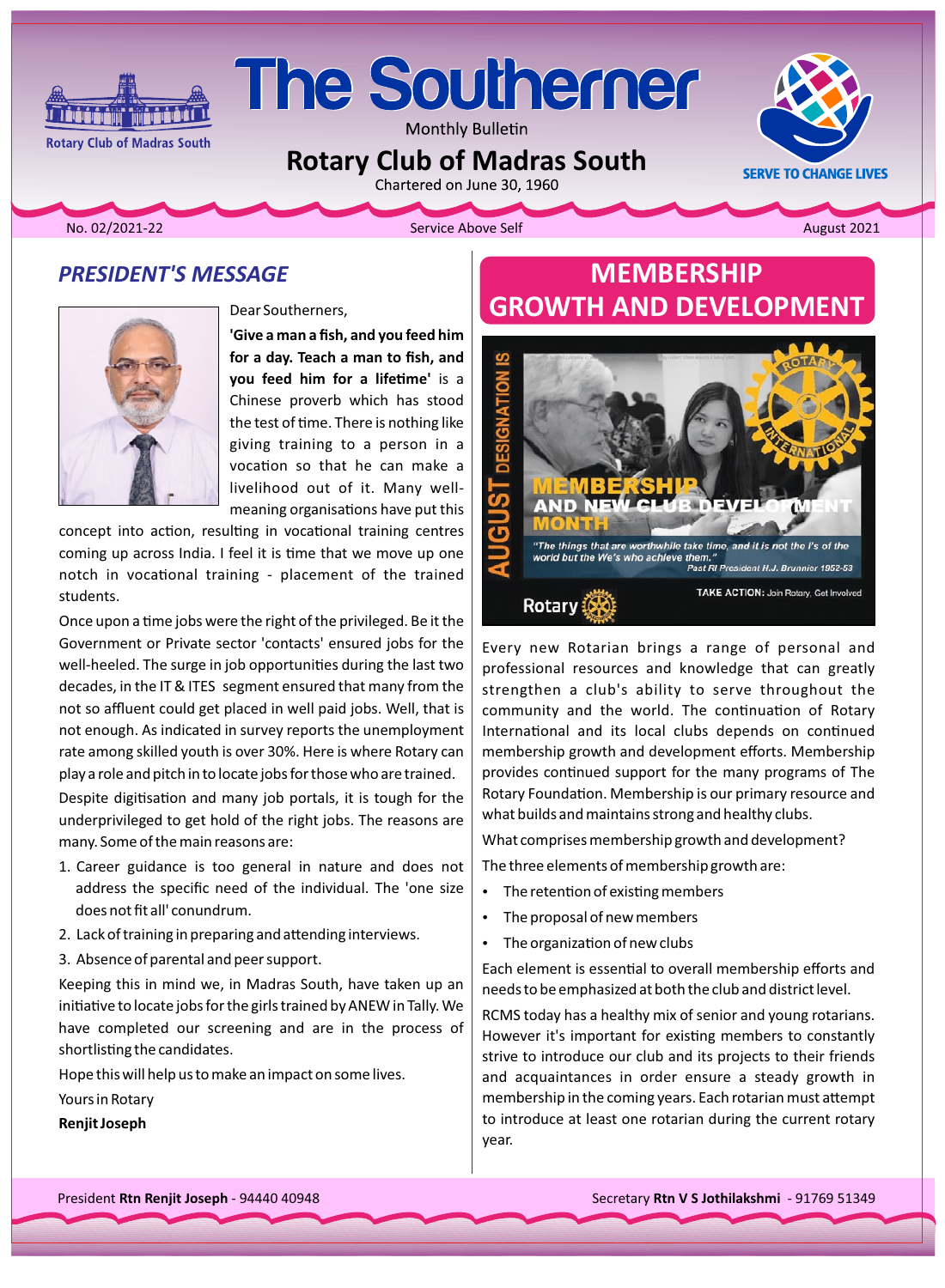Rotary Club of Madras South

## **FIRST FIRESIDE HOSTED BY RTN SHYAMALA**



The first fireside of the new Rotary year was hosted by Past President Rtn Shymala Jayaprakash and Spouse JP at their home in Pallikaranai on 24th July - Rtn Bina Boaz, Rtn Saravanan, Rtn Janaki, Ann Chitra Elumperiyar and Rtn R Srikanth families were participants at this wonderful fireside event. In addition, Shymala had invited Padmini Chandarasekar and it was good to connect with her. It was such a lovely time - Shymala had chosen 'Singing' as the theme for the fireside. Each of the participants started singing and everyone joined in and it went on and on -Range of songs poured in. Finally it was time for lunch and so the singing had to be halted. We were treated to a sumptuous meal by the hosts who took care of each one of us in the most loving and caring way. It was a grand feast .... The singing continued post lunch and it was Coffee time !! JP joined in and not only sang but played the Mouth Organ instrument to everyone 's delight.

Finally it was time to say Good Bye - It was a Saturday-' day out' that everyone cherished, thanks to the super hosts **Rtn R Srikanth** 

### **RCMS LADIES POWER LUNCH**

On July 17, I hosted a lunch for the lady rotarians of RCMS at my residence. It was a typical Punjabi meal and everyone enjoyed the food. It was a very enjoyable afternoon and everyone felt a special bonding because of the camaraderie with each other. The lady Rotarians resolved to meet more often to cement the relationship further. Our new member, Vishnupriya, said, "People will forget what they said, forget what they did but they will never forget how you made them feel." She said she would always treasure her special meeting with the lady Rotarians of RCMS.

Ye Dil Maange more!

**Rtn Anuradha Uberoi** 







We meet every Tuesday at 6.30 pm on Zoom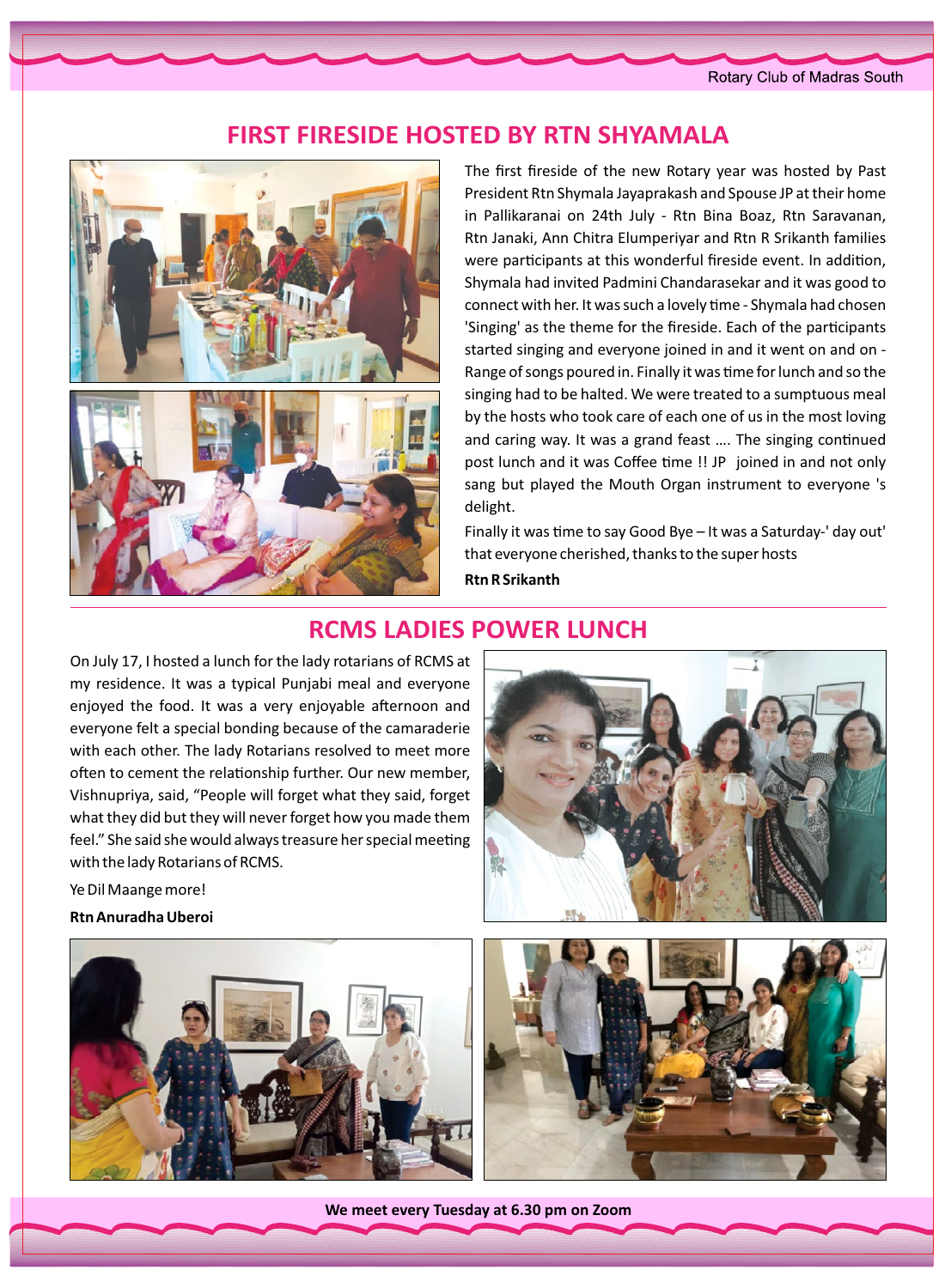### **ANEW ALUMNI - READY TO SERVE**

The students who passed out of Tally and Basic Computer course sponsored by our Club at ANEW, the NGO in Anna Nagar, are ready for taking up jobs. In a unique initiative, our club conducted written test and personal interview for the students and identified 20 of them for immediate employment. The interview panel said 'The students are





smart and motivated. They will be a good asset if given the right opportunities'. These students come from economically weaker sections of the society and deserve much support.

#### Rotary **CO** SINK





Let's Q up in Scintillating Blue to drive away the Pandemic Blue

# **VIRTUAL DJ NIGHT**

It is customary for Madras South to conduct a grand fellowship in the first month of the Rotary year. Like last year this year too COVID came up as a hurdle to conduct a physical meeting. A small committee consisting of Jawahar, Saravanan, Kishore, Renjit and me was formed to chalk out a program.

We decided on a virtual DJ party and to deliver food hampers to all the members. Also a quiz based on movies was planned.

On 25th July DJ Sunny Deepak rocked and the Southerners and their families had a lovely time.

The quiz based on movie themes by Rtn. Nichani and Rtn. Saravanan added a pep to the joyful event which made the participants pop up with instant answers. The quiz kept the crowd totally involved in the event, winning instant cash prizes.

The food hamper received well ahead of the program gave the perfect mood for the party night!!!

It was a memorable time spent virtually with the RCMS clan!!!

#### Rtn R Sathyanarayanan



www.rotarymadrassouth.com